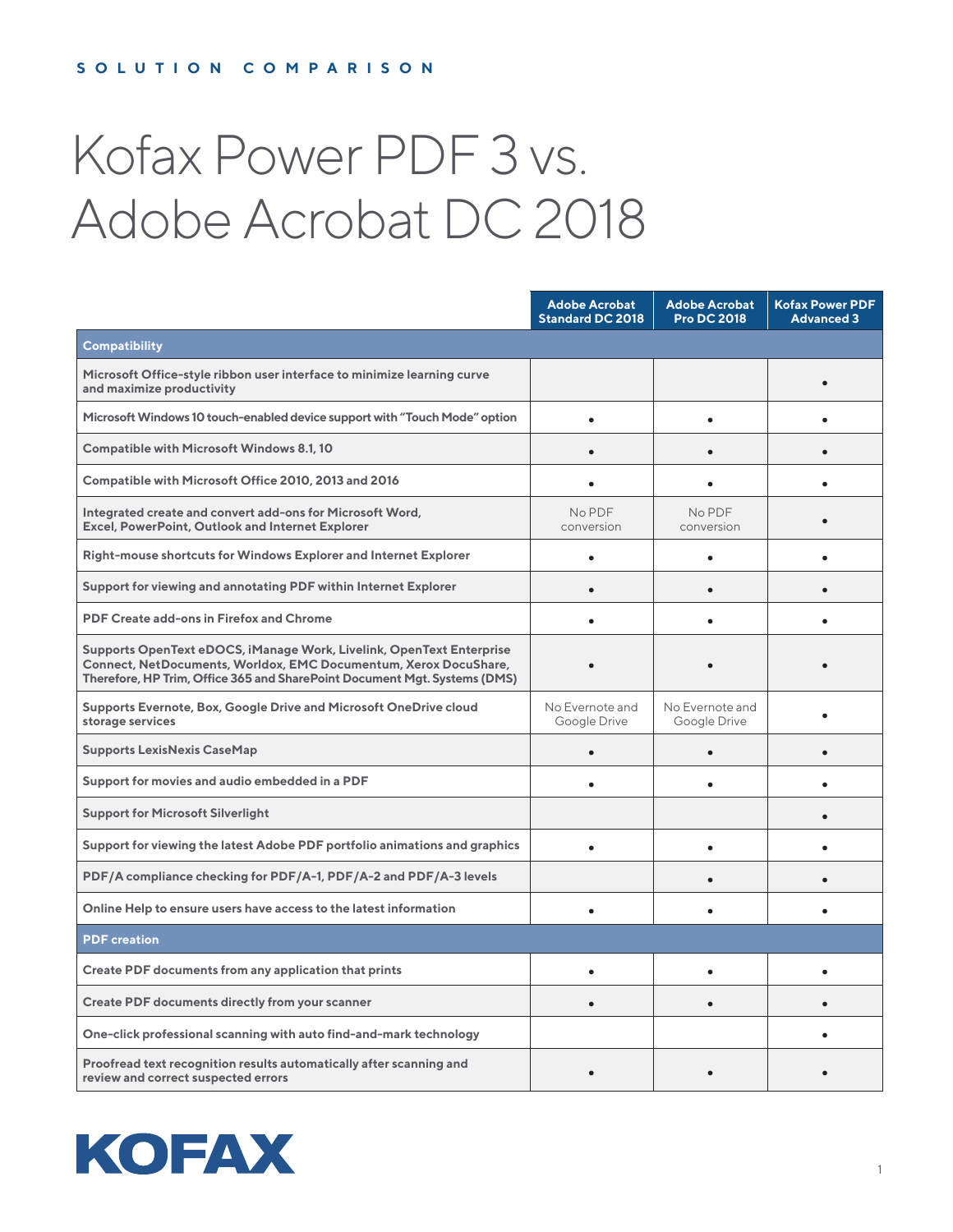|                                                                                                                  | <b>Adobe Acrobat</b><br><b>Standard DC 2018</b> | <b>Adobe Acrobat</b><br><b>Pro DC 2018</b> | <b>Kofax Power PDF</b><br><b>Advanced 3</b> |
|------------------------------------------------------------------------------------------------------------------|-------------------------------------------------|--------------------------------------------|---------------------------------------------|
| One-step PDF creation from Microsoft Word, Excel and PowerPoint                                                  |                                                 |                                            |                                             |
| Create and send PDF-to-email attachment with Microsoft Outlook                                                   |                                                 |                                            |                                             |
| One-step PDF creation and archive of Microsoft Outlook and Lotus Notes emails                                    |                                                 |                                            |                                             |
| One-step PDF creation from web pages from Internet Explorer,<br><b>Firefox and Chrome</b>                        |                                                 |                                            |                                             |
| Create PDF of some or all pages of a website from File menu                                                      |                                                 |                                            |                                             |
| Retain hyperlinks embedded in web pages when converting to PDF                                                   |                                                 |                                            |                                             |
| Batch create PDF from multiple files and file types                                                              |                                                 |                                            |                                             |
| Watched folder processing to automate routine PDF and TIFF creation<br>tasks from a wide range of formats        |                                                 |                                            |                                             |
| Create a single PDF document by merging multiple files                                                           |                                                 |                                            |                                             |
| Support for creating PDF Version 1.3, 1.4, 1.5, 1.6, 1.7 and 2.0 files                                           |                                                 |                                            |                                             |
| Create ISO-standard PDF/A files (PDF/A-1, PDF/A-2, and PDF/A-3 levels)                                           |                                                 |                                            |                                             |
| <b>Create and send PDF Portfolios</b>                                                                            |                                                 |                                            |                                             |
| Create PDF-MRC high-compression color PDF image files (up to 8x smaller)                                         |                                                 |                                            |                                             |
| Create Assistant desktop utility or similar                                                                      |                                                 |                                            |                                             |
| <b>Customizable PDF creation profiles</b>                                                                        |                                                 |                                            |                                             |
| Merge PDF image files with PDF text files                                                                        |                                                 |                                            |                                             |
| Insert pre-made and custom watermarks at creation                                                                |                                                 |                                            |                                             |
| Apply security settings at creation                                                                              |                                                 |                                            |                                             |
| Add custom headers & footers to PDF documents (page numbering)                                                   |                                                 |                                            |                                             |
| Adjust compression levels for smaller files                                                                      |                                                 |                                            |                                             |
| Preserve hyperlinks and metadata, add bookmarks and comments from<br><b>Microsoft Word, Excel and PowerPoint</b> |                                                 |                                            |                                             |
| <b>PDF security and signing</b>                                                                                  |                                                 |                                            |                                             |
| Add passwords with 128-bit and 256-bit AES secure encryption and<br>permission controls to PDF files             |                                                 |                                            |                                             |
| Create and apply self-sign digital signatures                                                                    | $\bullet$                                       |                                            | $\bullet$                                   |
| Sign or send PDFs for signature with integrated eSignature service                                               | $\bullet$                                       |                                            | ٠                                           |
| Microsoft Crypto API/third-party digital signature compatibility                                                 | $\bullet$                                       |                                            | $\bullet$                                   |
| Add, manage, view and navigate document digital signatures                                                       |                                                 |                                            |                                             |
| Drag and drop security profiles to quickly and easily secure documents                                           |                                                 |                                            |                                             |

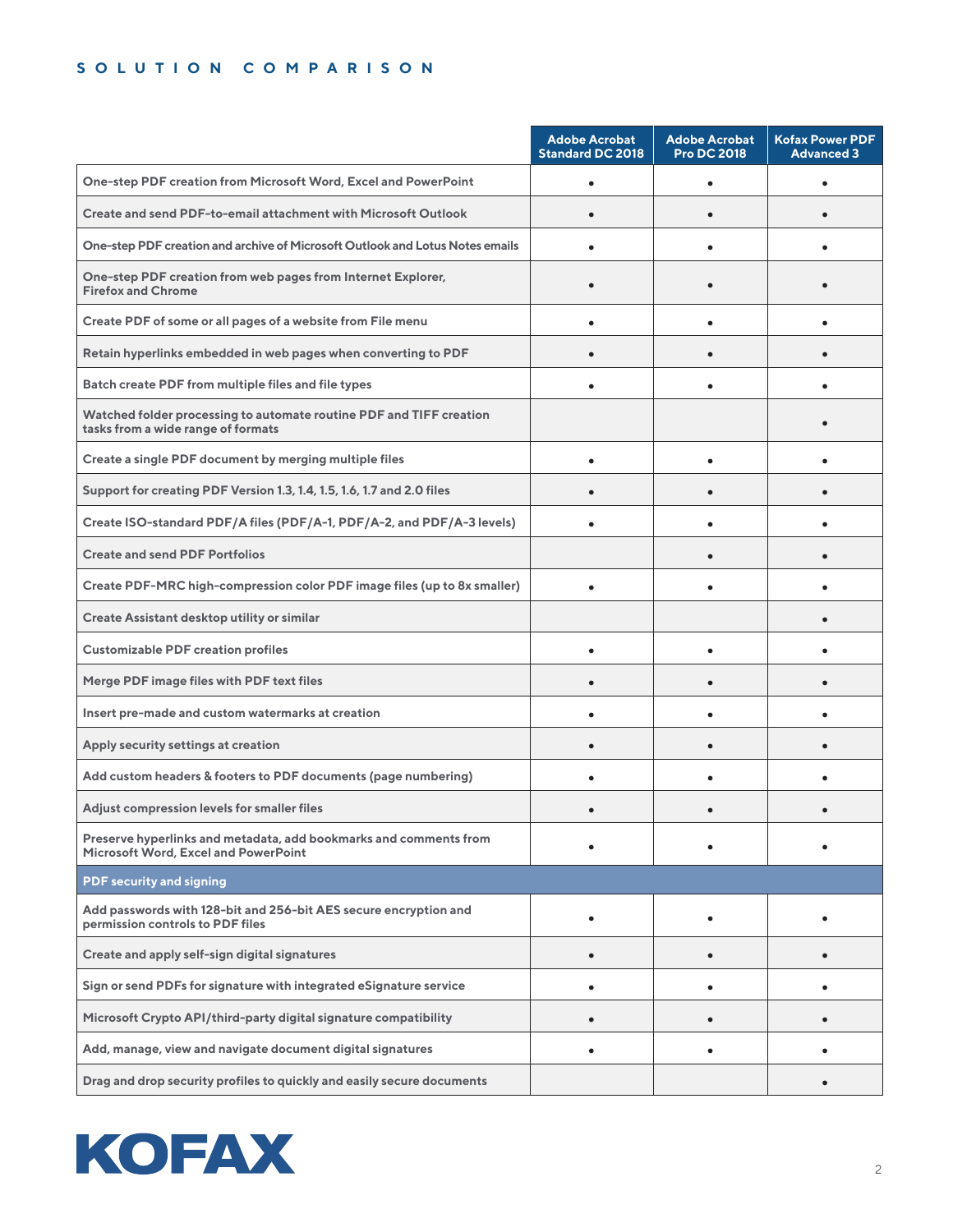|                                                                                                                                        | <b>Adobe Acrobat</b><br><b>Standard DC 2018</b> | <b>Adobe Acrobat</b><br><b>Pro DC 2018</b> | <b>Kofax Power PDF</b><br><b>Advanced 3</b> |
|----------------------------------------------------------------------------------------------------------------------------------------|-------------------------------------------------|--------------------------------------------|---------------------------------------------|
| Support for FileOpen-protected documents (digital rights management)                                                                   | Requires an<br>add-on                           | Requires an<br>add-on                      | ٠                                           |
| View protected PDF files and apply protection to PDF documents using<br>Microsoft Active Directory Rights Management Services (AD RMS) |                                                 |                                            |                                             |
| Enable server side protection to be applied to PDF documents stored on<br>SharePoint 2007/2010/2013 using AD RMS                       |                                                 |                                            |                                             |
| <b>Redact text and graphics from PDF files</b>                                                                                         |                                                 |                                            |                                             |
| Apply redaction text properties including color, redaction codes<br>and custom overlay text                                            |                                                 |                                            |                                             |
| Inspect document to remove comments and metadata (private data)                                                                        |                                                 |                                            |                                             |
| Organize and manage a library of security profiles                                                                                     |                                                 |                                            |                                             |
| Organize and manage a library of digital signatures                                                                                    |                                                 |                                            |                                             |
| Organize and manage a library of PDF security envelopes                                                                                |                                                 |                                            |                                             |
| <b>PDF</b> conversion                                                                                                                  |                                                 |                                            |                                             |
| Convert PDF to Word (.doc, .docx)                                                                                                      | $\bullet$                                       | ٠                                          | ٠                                           |
| Convert PDF to Excel workbooks and worksheets (.xls, .xlsx)                                                                            | Only .xlsx<br>workbooks                         | Only .xlsx<br>workbooks                    |                                             |
| Convert multipage PDF table or spreadsheet into single Microsoft Excel doc                                                             | $\bullet$                                       | $\bullet$                                  |                                             |
| <b>Convert PDF to PowerPoint (.pptx)</b>                                                                                               |                                                 |                                            |                                             |
| <b>Convert PDF to WordPerfect (.wpd)</b>                                                                                               |                                                 |                                            |                                             |
| Convert PDF to XPS (.xps)                                                                                                              |                                                 |                                            |                                             |
| <b>Convert XPS to PDF</b>                                                                                                              |                                                 |                                            |                                             |
| Auto-detects scanned (image) PDF files and offers to convert them to<br>searchable PDF files                                           |                                                 |                                            |                                             |
| Convert scanned (image) PDF files to searchable PDF files (text over image)                                                            |                                                 |                                            |                                             |
| Convert scanned (image) PDF files to editable PDF files and other formats                                                              |                                                 | $\bullet$                                  | $\bullet$                                   |
| Convert scanned color (image) PDF files to compressed MRC-PDF files<br>(average 8x smaller)                                            |                                                 |                                            |                                             |
| Proofread and correct text after OCR conversion to searchable PDF                                                                      | $\bullet$                                       | $\bullet$                                  | $\bullet$                                   |
| Batch conversion of PDF files to target formats                                                                                        |                                                 |                                            | ٠                                           |
| Batch convert to single page TIFF files                                                                                                |                                                 | $\bullet$                                  | $\bullet$                                   |
| <b>Batch TIFF converter utility</b>                                                                                                    |                                                 |                                            | ٠                                           |
| Superior conversion accuracy with OmniPage OCR engine                                                                                  | Other OCR                                       | Other OCR                                  |                                             |
| Convert Assistant desktop utility or similar                                                                                           |                                                 |                                            |                                             |

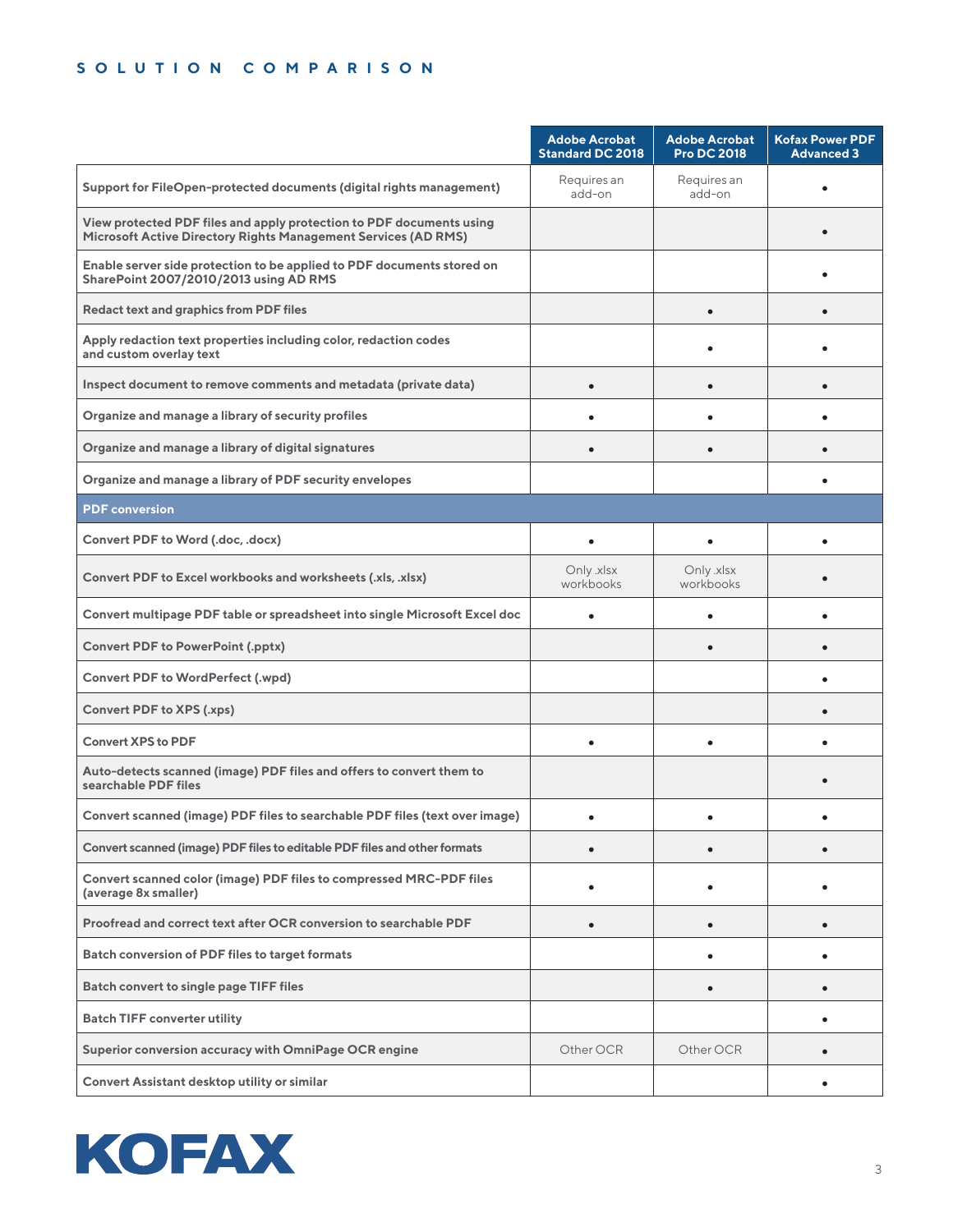|                                                                                                                                                                                                                                                                             | <b>Adobe Acrobat</b><br><b>Standard DC 2018</b> | <b>Adobe Acrobat</b><br><b>Pro DC 2018</b> | <b>Kofax Power PDF</b><br><b>Advanced 3</b> |
|-----------------------------------------------------------------------------------------------------------------------------------------------------------------------------------------------------------------------------------------------------------------------------|-------------------------------------------------|--------------------------------------------|---------------------------------------------|
| Retains layout and column flow                                                                                                                                                                                                                                              |                                                 |                                            |                                             |
| <b>Retains headers and footers in Microsoft Word</b>                                                                                                                                                                                                                        |                                                 |                                            |                                             |
| Retains hyperlinks (.doc, .docx, .wpd, .xls, .xslx)                                                                                                                                                                                                                         | Only for .doc and<br>.docx                      | Only for .doc and<br>.docx                 |                                             |
| Extract tables from a PDF file and place into Excel or Word                                                                                                                                                                                                                 |                                                 |                                            |                                             |
| Convert a select area of a page using OCR and convert to Word, Excel,<br>PowerPoint, WordPerfect-for scanned (image) PDF files as well as<br>text-based PDF files                                                                                                           |                                                 |                                            |                                             |
| Convert and save PDF to audio file (.mp3)                                                                                                                                                                                                                                   |                                                 |                                            |                                             |
| <b>PDF editing and assembly</b>                                                                                                                                                                                                                                             |                                                 |                                            |                                             |
| Edit your PDF files like in a word processor using the<br><b>Advanced Editor or equivalent</b>                                                                                                                                                                              |                                                 |                                            |                                             |
| Manage pages in a document (reorder, insert, extract, crop, rotate<br>and delete pages)                                                                                                                                                                                     |                                                 |                                            |                                             |
| Swap and duplicate pages in a document                                                                                                                                                                                                                                      |                                                 |                                            |                                             |
| Assemble documents in document assembly view (insert, extract, replace,<br>delete, split, renumber, manage headers/footers, drag and drop pages)                                                                                                                            |                                                 |                                            |                                             |
| Tabbed document previews lets you see all your document pages in a floating<br>dialog box to make the most of your screen real estate                                                                                                                                       |                                                 |                                            |                                             |
| Batch process multiple documents at a time with varied commands<br>(insert, extract and delete pages; apply watermarks and stamps; search<br>and redact; remove document elements; and print)                                                                               |                                                 |                                            |                                             |
| Create custom batch sequence workflows and apply them as<br>watched folder commands                                                                                                                                                                                         |                                                 |                                            |                                             |
| Add, manage, view and navigate document bookmarks                                                                                                                                                                                                                           |                                                 |                                            |                                             |
| Create a table of contents from bookmarks                                                                                                                                                                                                                                   |                                                 |                                            |                                             |
| Support for XMP (Extensible Metadata Platform) metadata in the document                                                                                                                                                                                                     |                                                 |                                            |                                             |
| Edit, cut, copy and paste text                                                                                                                                                                                                                                              |                                                 |                                            |                                             |
| Editing support for right-to-left languages                                                                                                                                                                                                                                 |                                                 |                                            |                                             |
| Move, resize, rotate, flip, order, group, set transparency, cut, copy<br>and paste graphics and images                                                                                                                                                                      |                                                 |                                            |                                             |
| Document splitting by page range, blank page, page contents,<br>bookmarks, or file size                                                                                                                                                                                     | Fewer options                                   | Fewer options                              |                                             |
| Maintain document links and bookmarking when replacing pages in a document                                                                                                                                                                                                  |                                                 | $\bullet$                                  | $\bullet$                                   |
| Manage document layers. Turn on/off, show/hide and lock/unlock layers<br>in PDF files created by programs such as AutoCAD, Microsoft Visio and<br>Microsoft Project. Select and merge layers, view and modify properties of<br>layers and even control layers for printing. | No merge                                        |                                            |                                             |
| PDF Optimizer for reduced file sizes                                                                                                                                                                                                                                        |                                                 |                                            |                                             |

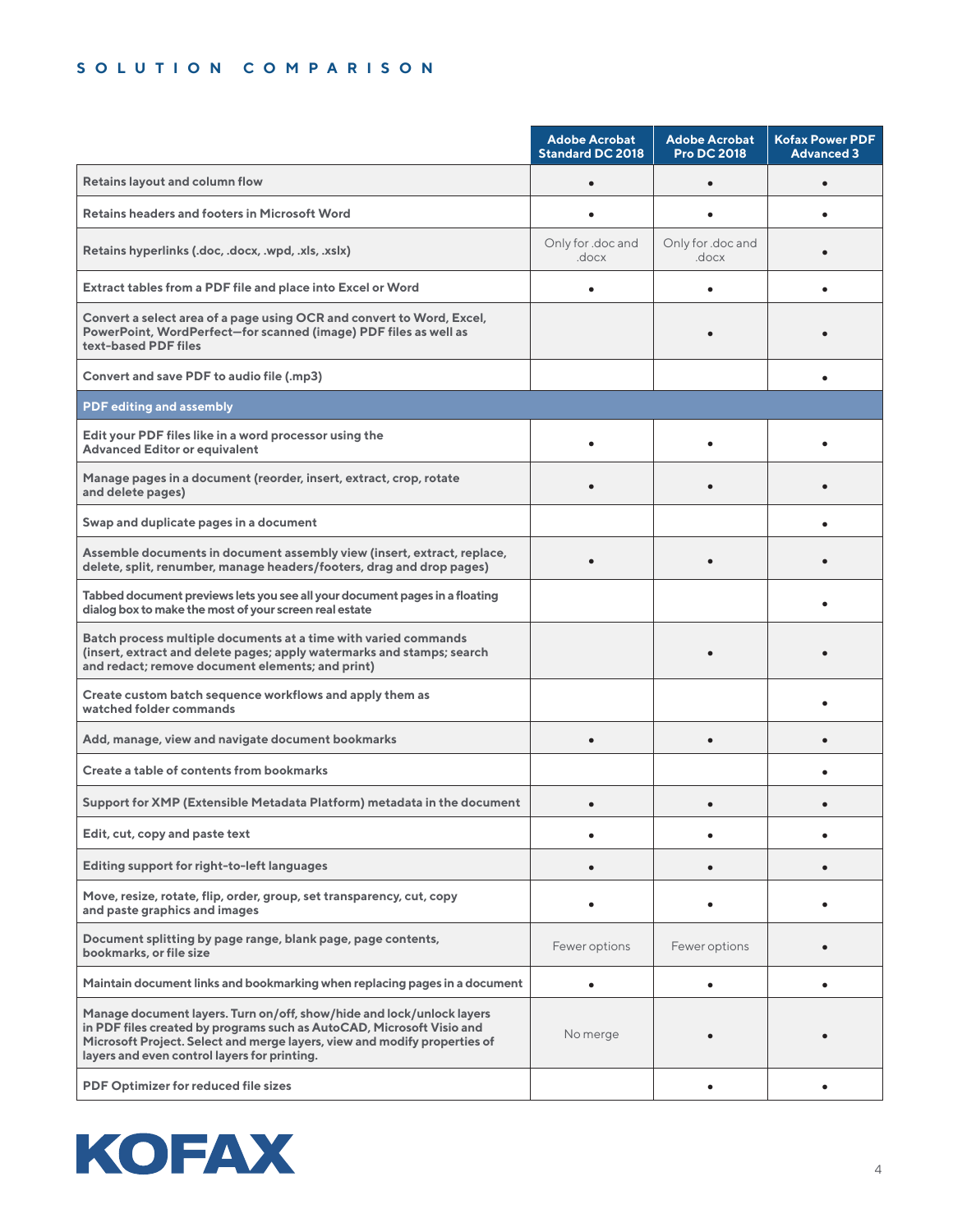|                                                                                                                                                                                                                                                        | <b>Adobe Acrobat</b><br>Standard DC 2018          | <b>Adobe Acrobat</b><br><b>Pro DC 2018</b>         | <b>Kofax Power PDF</b><br><b>Advanced 3</b> |
|--------------------------------------------------------------------------------------------------------------------------------------------------------------------------------------------------------------------------------------------------------|---------------------------------------------------|----------------------------------------------------|---------------------------------------------|
| Reduce the file size of one or a batch of PDF files                                                                                                                                                                                                    |                                                   |                                                    |                                             |
| Custom actions for bookmarks or hyperlinks (open a file, play a sound,<br>go to a web page, etc.)                                                                                                                                                      |                                                   |                                                    |                                             |
| Attach application files or sounds to a PDF                                                                                                                                                                                                            |                                                   |                                                    |                                             |
| Fix PDF/A compliance problems with the compliance checker or<br>via the Save As PDF/A command                                                                                                                                                          |                                                   |                                                    |                                             |
| Bates stamping with advanced formatting and page positioning                                                                                                                                                                                           |                                                   |                                                    |                                             |
| <b>PDF review and collaboration</b>                                                                                                                                                                                                                    |                                                   |                                                    |                                             |
| Collaboratively create, edit and review documents in real-time with<br>users on the same LAN                                                                                                                                                           |                                                   |                                                    |                                             |
| Perform intelligent Looks Like Search to quickly find content, like phone numbers,<br>email addresses and Social Security numbers, via an alphanumeric pattern rather<br>than exact text. Choose from predefined patterns or create your own patterns. |                                                   | Only via redaction<br>tool; No pattern<br>creation |                                             |
| Automatically highlight, cross-out, underline or redact search results<br>for faster, easier PDF review and editing                                                                                                                                    |                                                   | Only redaction                                     |                                             |
| <b>Preview PDF email attachments in Microsoft Outlook</b>                                                                                                                                                                                              |                                                   |                                                    |                                             |
| Instant access to frequently used PDF files and online PDF files (URLs)<br>with favorites menu                                                                                                                                                         |                                                   |                                                    |                                             |
| Side-by-side document comparison (PDF to PDF and PDF to Word)                                                                                                                                                                                          |                                                   | PDF to PDF only                                    |                                             |
| Open and save files through the File menu to DMS                                                                                                                                                                                                       | Varies per DMS                                    | Varies per DMS                                     |                                             |
| Open and save files through the File menu to popular cloud document<br>storage services: Box, Evernote, Google Drive and Microsoft OneDrive                                                                                                            | Via Home view:<br>No Evernote and<br>Google Drive | Via Home view:<br>No Evernote and<br>Google Drive  |                                             |
| Save, track and open revisions within a PDF document                                                                                                                                                                                                   |                                                   |                                                    |                                             |
| Add, manage, view and navigate document digital signatures                                                                                                                                                                                             |                                                   |                                                    |                                             |
| Familiar comment and markup tools (notes, text boxes, typewriter,<br>callouts, highlight, text underline, cross-out, stamps)                                                                                                                           |                                                   |                                                    |                                             |
| Automatically populate comments with highlighted and annotated text                                                                                                                                                                                    |                                                   |                                                    |                                             |
| Create new stamps from selected page elements                                                                                                                                                                                                          | Only from objects                                 | Only from objects                                  |                                             |
| Select date and time formats for new dynamic stamps                                                                                                                                                                                                    |                                                   |                                                    | ٠                                           |
| Apply stamps to one or all pages                                                                                                                                                                                                                       | Only to one page at<br>a time                     | Only to one page<br>at a time                      | $\bullet$                                   |
| Organize and manage a library of stamps                                                                                                                                                                                                                | ٠                                                 | ٠                                                  | $\bullet$                                   |
| Spellchecking for comments and form fields                                                                                                                                                                                                             | $\bullet$                                         |                                                    |                                             |
| Migrate comments from one PDF file to another for ease of collaboration & review                                                                                                                                                                       |                                                   |                                                    | ٠                                           |
| Drawing (comment) tools including lines, arrow, rectangles, pencil, oval,<br>polygon and cloud                                                                                                                                                         |                                                   |                                                    |                                             |

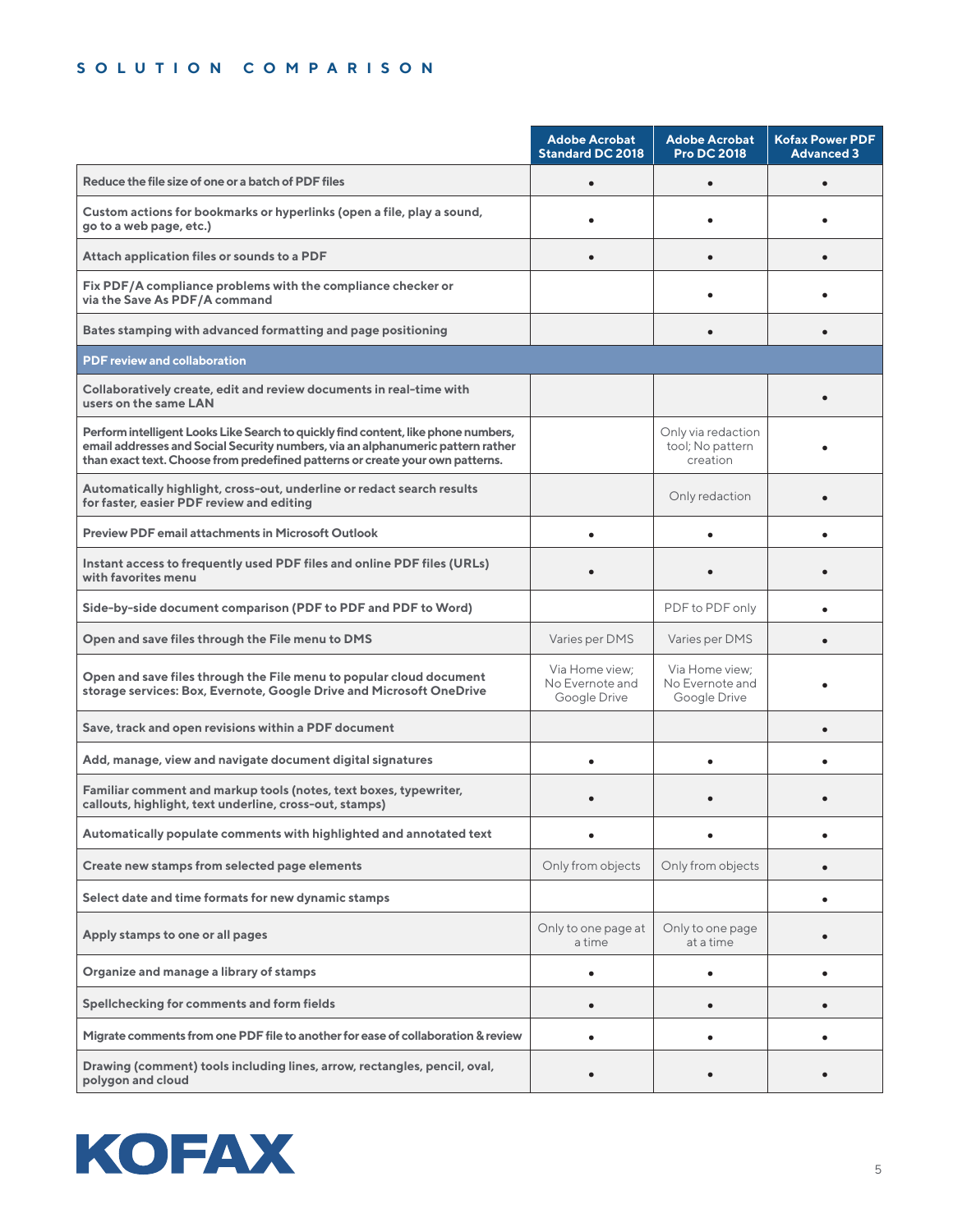|                                                                                                        | <b>Adobe Acrobat</b><br><b>Standard DC 2018</b> | <b>Adobe Acrobat</b><br><b>Pro DC 2018</b> | <b>Kofax Power PDF</b><br><b>Advanced 3</b> |
|--------------------------------------------------------------------------------------------------------|-------------------------------------------------|--------------------------------------------|---------------------------------------------|
| Measuring tool (with save as comment)                                                                  |                                                 |                                            |                                             |
| Print with comments and form fields                                                                    |                                                 |                                            |                                             |
| Organize and manage a library of watermarks                                                            |                                                 |                                            |                                             |
| <b>Working with PDF files</b>                                                                          |                                                 |                                            |                                             |
| PDF viewing of all PDF types                                                                           |                                                 |                                            |                                             |
| "Find a tool" search capability                                                                        |                                                 |                                            |                                             |
| Customizable Quick Access toolbar with shortcuts to the features and<br>capabilities for each user     |                                                 |                                            |                                             |
| <b>Context-sensitive editing ribbons</b>                                                               | ٠                                               |                                            |                                             |
| Change the interface color to blue, light gray, dark gray or purple                                    | Light Gray,<br>Dark Gray only                   | Light Gray,<br>Dark Gray only              |                                             |
| <b>Tabbed document viewing</b>                                                                         | $\bullet$                                       | $\bullet$                                  |                                             |
| Advanced search and indexing for documents, text within a document,<br>comments and bookmarks          | Basic indexing                                  |                                            |                                             |
| Search results list and screen highlighting of found words in the document                             |                                                 |                                            | $\bullet$                                   |
| iFilter utility for SharePoint for indexing and rapidly finding PDFs on<br>SharePoint 2007/2010/2013   |                                                 |                                            |                                             |
| Open PDF files created from Microsoft Office without having to save them first                         |                                                 | ٠                                          | $\bullet$                                   |
| Limit file open and save locations to certain folders only                                             |                                                 |                                            |                                             |
| Send a PDF file to a fax machine via email                                                             |                                                 |                                            |                                             |
| Support for network scanning and eCopy ShareScan with<br>monitored Scan Inboxes                        |                                                 |                                            |                                             |
| <b>PDF</b> forms                                                                                       |                                                 |                                            |                                             |
| Automatic conversion of a PDF file into a fillable PDF form                                            | ٠                                               |                                            |                                             |
| Draw and edit form controls (text fields, buttons, drop down lists,<br>check boxes and radio buttons)  |                                                 |                                            |                                             |
| Edit text and object attributes (font, color, line weight, display and print options)                  |                                                 |                                            |                                             |
| Create digital signatures fields on forms                                                              | $\bullet$                                       | $\bullet$                                  | $\bullet$                                   |
| Custom actions on form objects (import form data, play a sound,<br>open a file, open a web page, etc.) |                                                 |                                            |                                             |
| Export form data from one or multiple filled in PDF forms                                              | $\bullet$                                       | $\bullet$                                  | ٠                                           |
| Support for Adobe dynamic forms (XFA)                                                                  | ٠                                               |                                            | $\bullet$                                   |
| <b>JavaScript support</b>                                                                              | ٠                                               |                                            | ٠                                           |
| Set tab order for form fields                                                                          |                                                 |                                            |                                             |